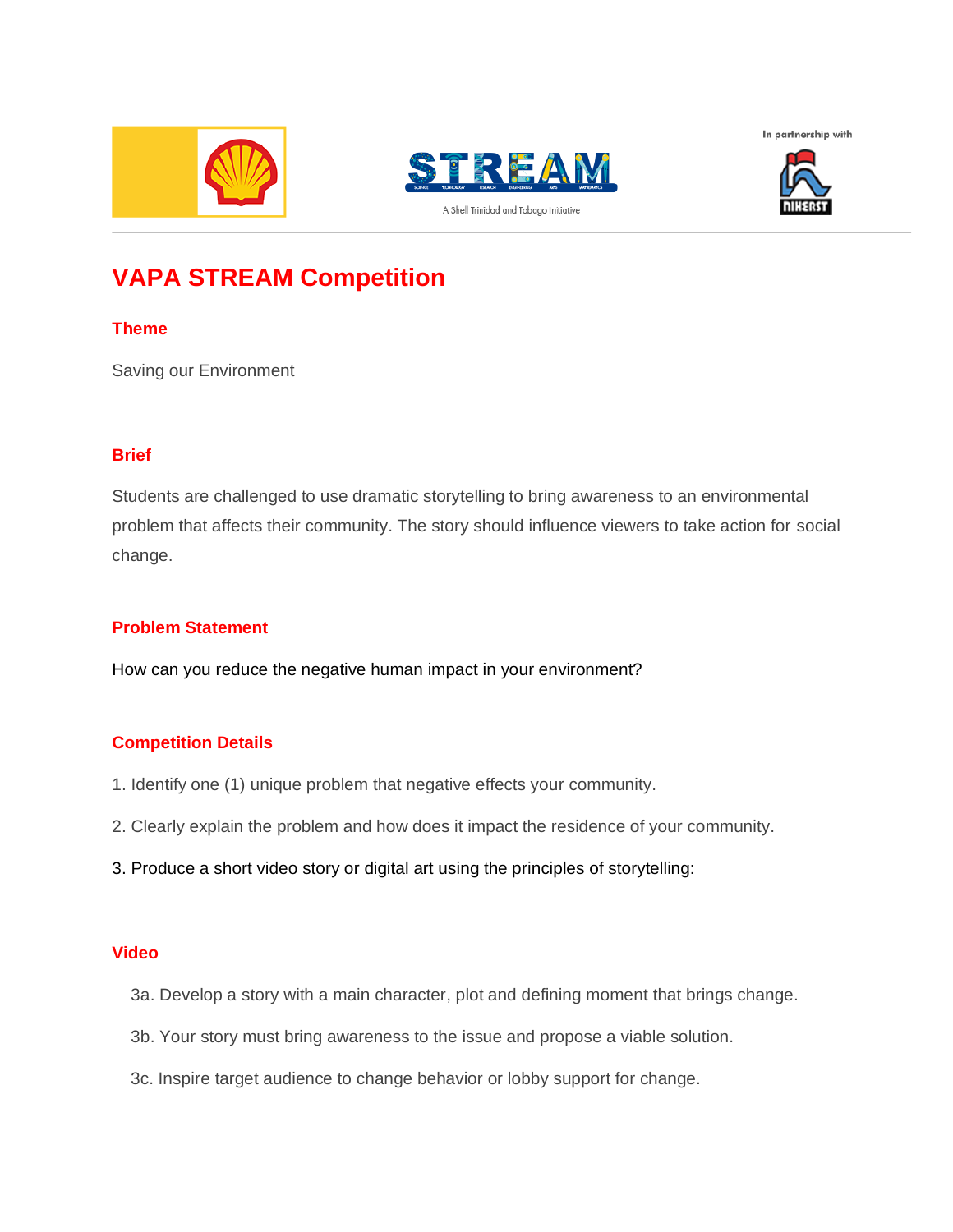#### **Artwork**

- 3d. Artwork must be impactful and convey the message of change.
- 3e. Artwork must bring awareness to a local issue and propose a viable solution.
- 3f. Artwork must seek to solve a social problem by influencing others to take action.

**4. Submit a concept note between 250 – 500 words indicating why this project is important to you and any evidence that the unique problem affects your community** (eg a newspaper report or personal story).

- 5. All submissions should completely be original and your own work.
- 6. Final submissions should follow the guidelines stated below in Appendix 1.

### **Submission Criteria**

Participants can create either a video or visual art

#### Video guidelines

- Video must be no longer than 3 minutes, highlighting the local issue and your solution.
- Video size can be 1920x1080 (landscape) or 1080x1920 (portrait) or a 16:9 aspect ratio
- Video resolution should not be less than 720p
- Story should be captivating and inspire change.
- If used, photos must be related to the topic area.
- Video and audio must be clear.

#### Visual Art Guidelines

- Digital artwork submissions must be 1080x1080 pixels at least 300 dpi and submitted in JPEG, AI, PDF or PSD.
- A video documentation of your process can also be submitted alongside your final artwork. The video must follow the size guidelines stated in the "Video guidelines" above. (optional)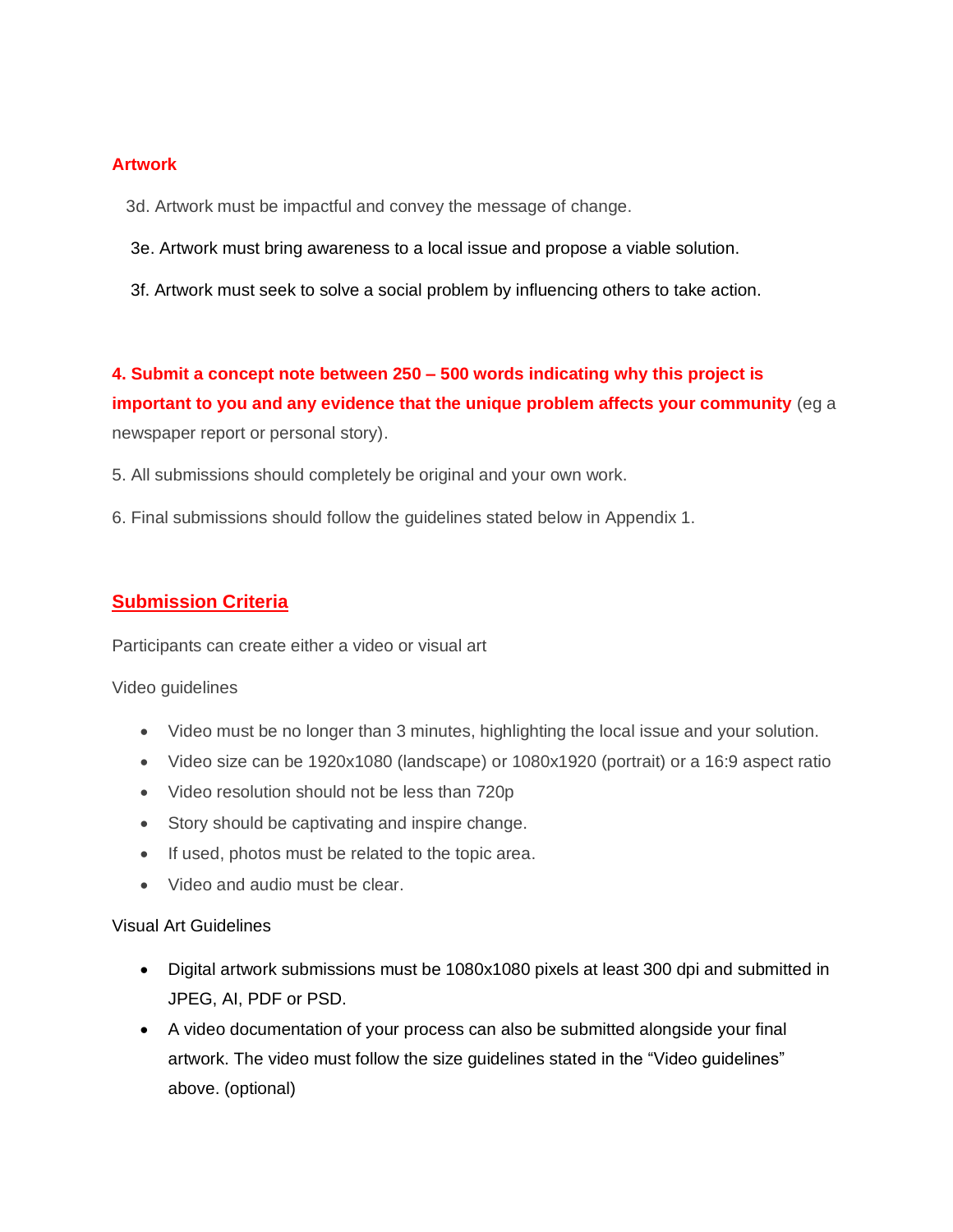# **Submission Deadline**

# **27th May, 2022 at 11:59pm.**

Participants of this competition are not allowed to display and or share their artwork online before the announcement of the winners. This is to safeguard the integrity of the competition and to prevent unfinished artwork, artwork in progress or completed artwork for the competition from being seen by the judges before their deliberation.

#### **Prizes:**

- HP Pavilion x360 Laptop
- Huion Kamvas 13 Graphics drawing tablet with screen pen
- 'Samsung Galaxy Tab A7
- Top 5 entries will be displayed on our social media.

#### **APPENDIX 1**

Learn about **"The Art of Storytelling"** using these resources below from Pixar.

Learn more about storytelling here:

[https://www.khanacademy.org/computing/pixar/storytelling/we-are-all-storytellers/v/storytelling](https://www.khanacademy.org/computing/pixar/storytelling/we-are-all-storytellers/v/storytelling-introb)[introb](https://www.khanacademy.org/computing/pixar/storytelling/we-are-all-storytellers/v/storytelling-introb)

Learn more about character development here:

<https://www.khanacademy.org/computing/pixar/storytelling/character/v/piab-characters>

Learn about story structure here: